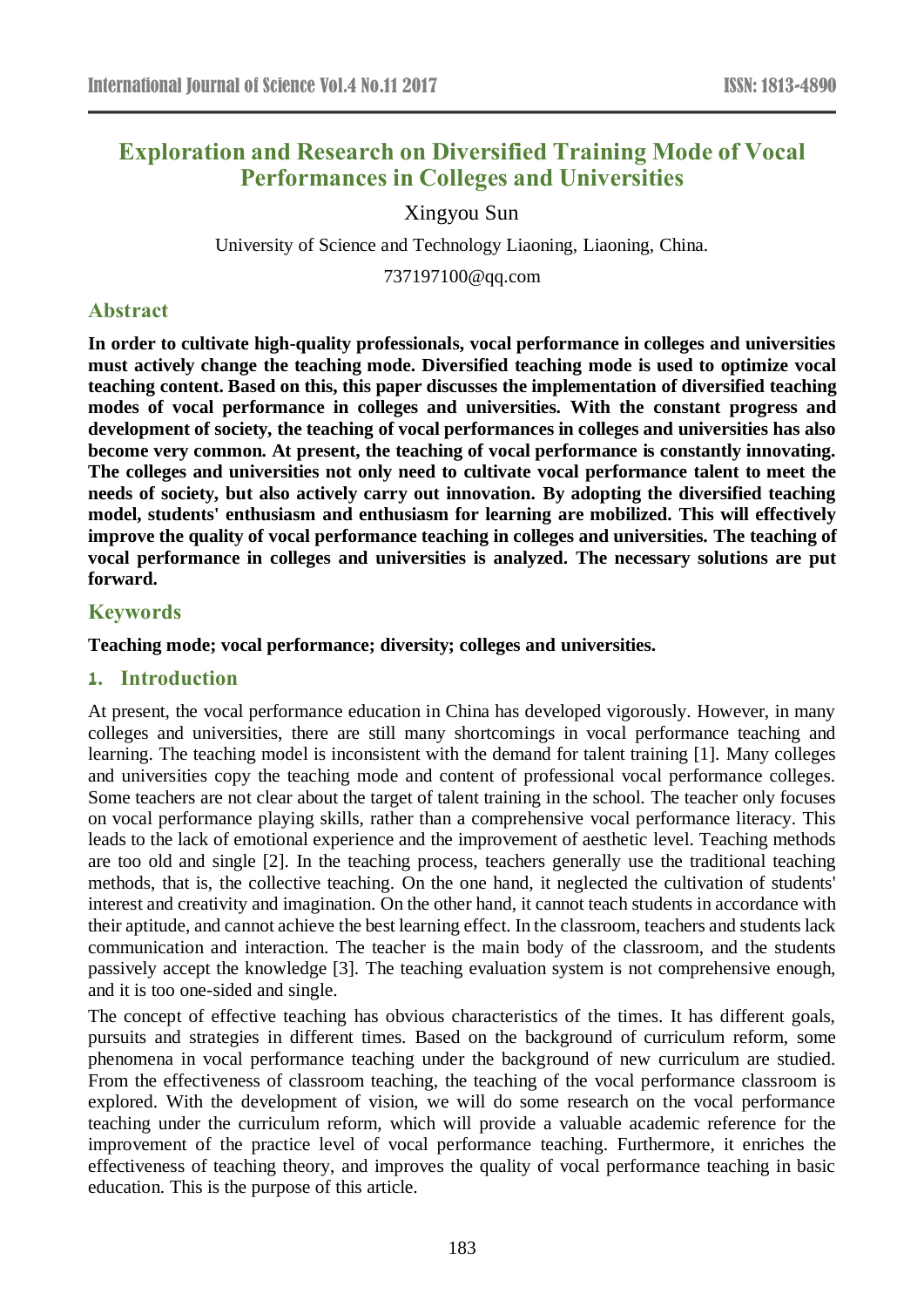## **2. State of the Art**

The achievement of efficient teaching needs certain conditions. This condition is the method and approach of effective teaching. The educators and practitioners not only attach importance to teaching efficiency, but also actively explore and seek effective teaching methods and ways. At present, the research on the effectiveness teaching idea is mainly concentrated in the psychology and educational circles in China. In the field of vocal performance teaching, the practical research in the field of vocal performance teaching is still in the initial stage, and yet to be developed. This is the basis of some theoretical research in this paper. If the application of the effectiveness teaching idea in vocal performance teaching is taken as the key word, we can find that there are only six papers in this field. Among them, a half of the main content is to analyze and study the curriculum system, and the other three are to study vocal performance teaching in teacher's college. Moreover, few citations and download times show that few people pay attention to it. From the above analysis, we can see that the importance of the effectiveness teaching idea is not emphasized in the teaching of vocal performance at home. It lacks research related to it. The literature simply quotes the theory of the effectiveness teaching idea and its application to the transformation of teaching models [4]. Vocal performance education should be based on the specific circumstances of different students, including hobbies, knowledge, skills, personality types and so on. Teachers should explore and apply more advanced teaching models, and make full use of modern information technology and combine modern and excellent educational ideas and theories to replace the old teaching ideas. In the vocal performance teaching, teachers should make full use of the students' curiosity and thirst for knowledge, arouse students' enthusiasm and initiative, so that the students can achieve efficient combination of theory and performance in the process of learning the vocal performance. To sum up, in the vocal performance teaching in colleges and universities, both in theory and practice, we should explore vast space for development, and carry out a series of new exploration [6]. The effectiveness teaching idea of teacher education is a scientific and advanced concept in the world, but it has not been widely applied. Liu Wei has made a brief introduction to the paradigm of teacher education. In her view, there are many basic paradigms of teacher education in the world, including the reflective paradigm, the constructivist paradigm, the emotional paradigm, the critical paradigm, and the capacity paradigm. In order to adapt to the policy of national informatization construction, our country has carried on the reform in the education, and has carried on some reform attempts to the teacher's post service training. The effectiveness teaching idea was introduced into some teacher training and training programs, and a new training model was adopted. In this reform practice, the representative is professor Liu Ru. He believes that although the concept of participatory teacher training has been widely recognized and widely deployed in the experimentation area, the use of this approach is uncertain. Through the study of the effectiveness of teaching, it can be found that the effectiveness of teaching thinking has gradually shaped. In order to achieve the expected teaching objectives, teachers will influence students through routine teaching behavior in the interaction between teachers and students, so that students can obtain satisfactory learning results.

# **3. Analysis of the current situation of vocal performance teaching in Chinese universities**

The teaching of individual courses is the traditional way of vocal performance teaching, and it has a very important position and value in teaching. According to the students' different situations and characteristics, teachers apply effective teaching methods which are suitable for students [5]. In this process, the teacher can grasp the students' understanding of the content of the course, understand the students' acceptance of the teaching content in the course of learning, and guide the students to make progress in their professional skills. The teaching model has its advantages, but there are some shortcomings. It can't concentrate students on teaching. Teachers have to repeat classes, which adds to the burden on teachers and gives them unnecessary labor. It is difficult for students to understand the strengths and weaknesses of other students. Teachers spend most of their time on how to improve their students' professional skills. The content of the course is mostly pure technical training, while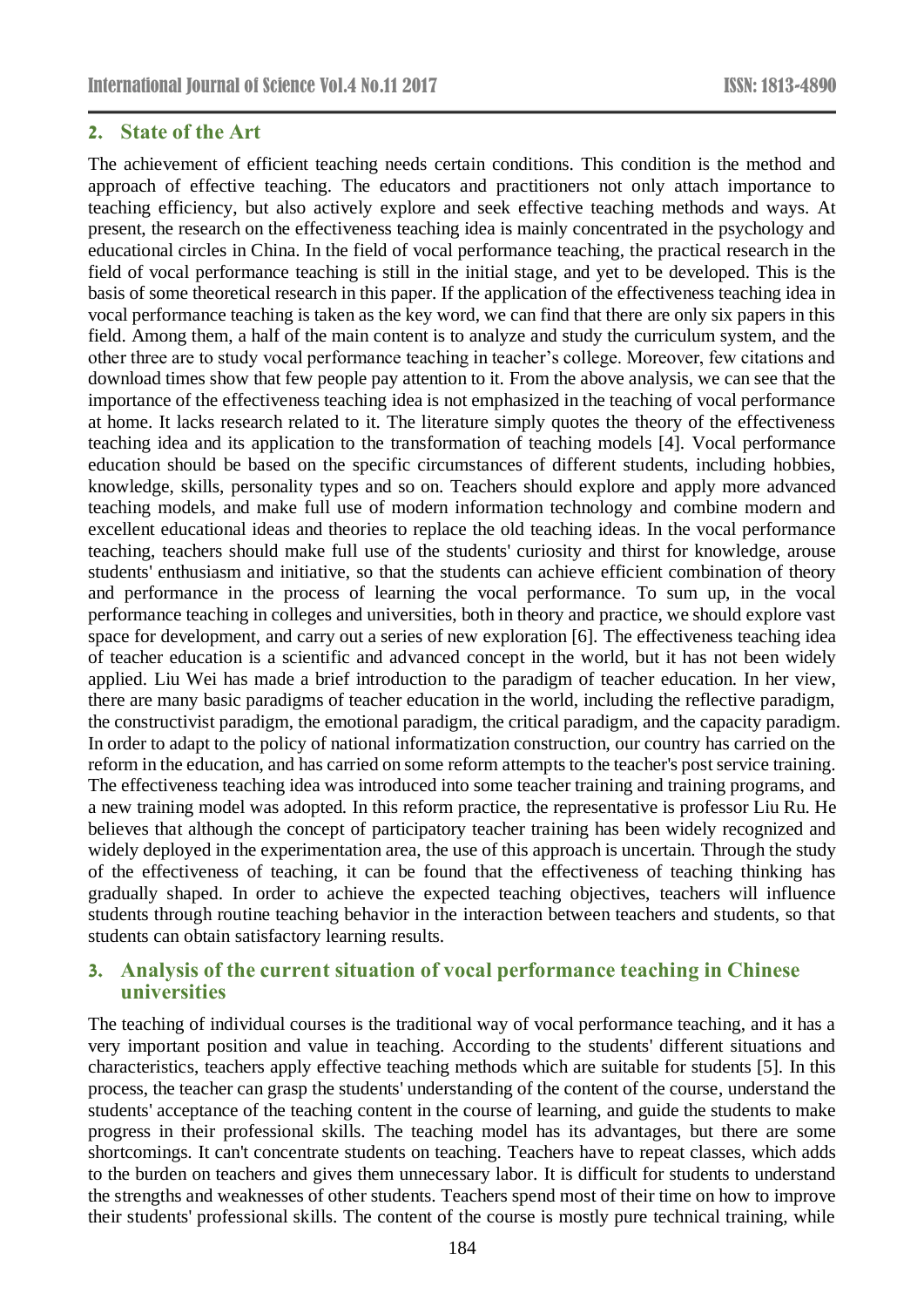students spend most of their time practicing skills in the vocal performance room except for class time. It is possible to concentrate and improve efficiency, but it lacks the opportunity to communicate with people. The survey data of college students interested in the major of vocal performance are shown in Figure 1. The survey data of non-art majors on the types of vocal performance electives are shown in Figure 2.



Figure 1. College students interested in the major of vocal performance



Figure 2. The non-art majors on the types of vocal performance electives

Vocal performance collective class is a form of teaching for students to attend lectures, practice, play and review. Each class has basically unified teaching plan and teaching content. The teaching materials are novel and original, and the content is extensive and comprehensive. The course has even increased the practice of self-singing, singing, harmony, vocal performance accompaniment and so on. This kind of teaching can overcome the tedium of traditional individual courses, improve the efficiency of study, and increase the opportunity of communication and interaction in the study, thus enhancing the competition of the students. However, the weakness of collective class is that teachers cannot understand the students more fully, and the guidance of students is limited to the general problems of most students. In class teaching, the unity of the progress should be emphasized in the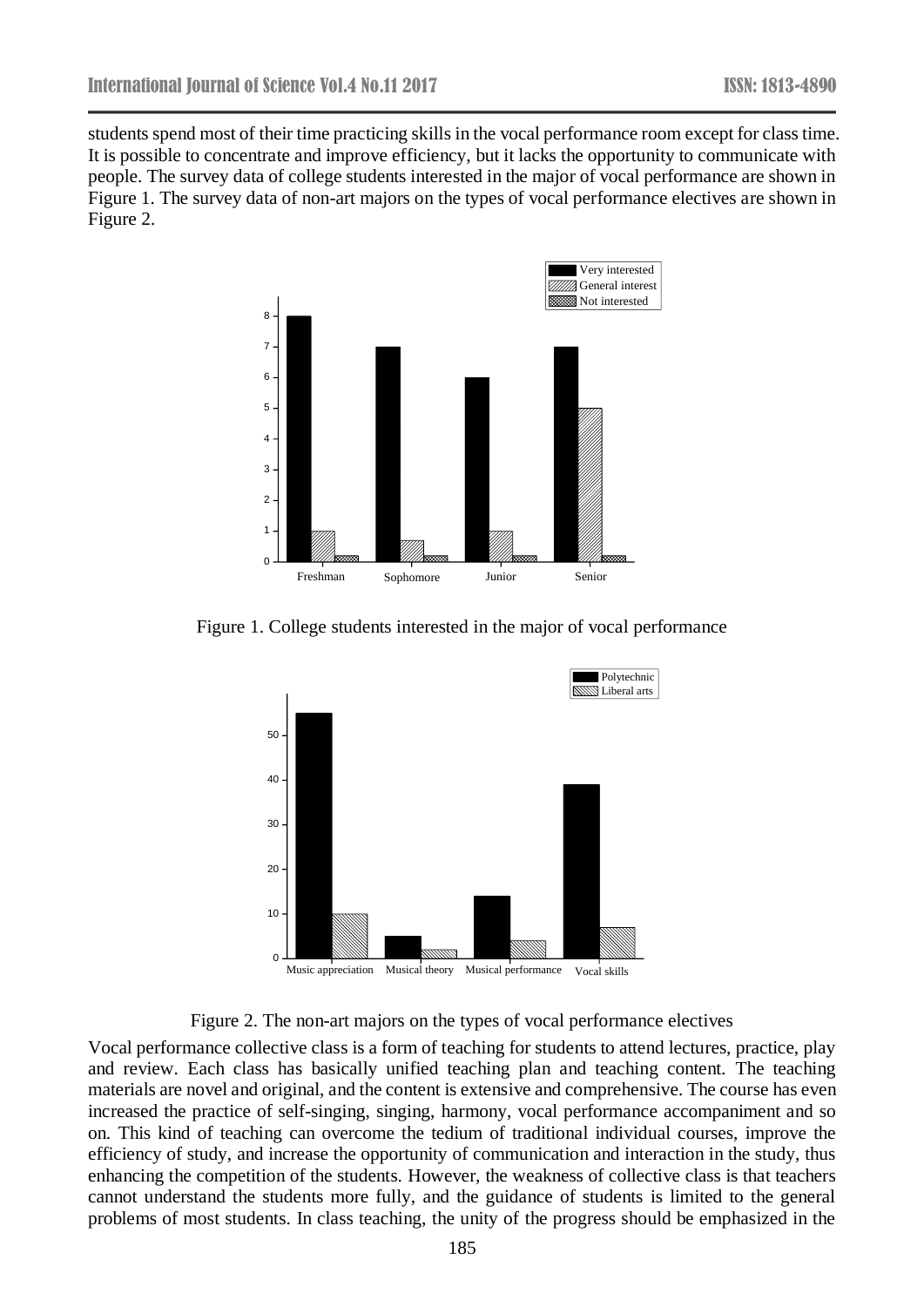content, which is contradictory with the individual ability, personality and temperament of the students. Vocal performance group teaching is to divide students with similar levels into groups. The teaching form, combined with the content of teaching, and interspersed with group activities, is a guided form of teaching. This form of teaching not only makes full use of and integrates the teaching resources of teachers, but also fully demonstrates the strength and wisdom of the collective. Teachers and students jointly find effective solutions to the difficulties in teaching and learning, and discuss them together, which effectively improves the quality of teaching as a whole.

In traditional vocal performance teaching, teachers communicate and interact with students less. Teachers blindly taught, students blindly imitate and learn, resulting in students lack their own understanding and sentiment. Some teachers do not pay attention to teaching methods and ways of communication in the course of teaching, resulting in students' fear and nervousness, which is very unfavourable to students' learning. The time in class is limited, and the traditional vocal performance teaching often ends a class with repeated difficult skills, and the students learn only a few techniques to deal with it. Classroom interaction is not strong, which seriously affected the teaching effect. It is worthwhile for us to think about how students learn useful knowledge in a limited amount of time. Therefore, the interaction and communication between teachers and students in teaching cannot be ignored. Teachers should strengthen the communication and interaction with students, and explore teaching according to the actual situation. At present, the evaluation method for vocal performance majors is that students play the vocal performance repertoire. Although this evaluation method can directly reflect a student's vocal performance playing level, this single evaluation method has some drawbacks. It is concerned with the final learning outcomes of students and reflects the quantitative data of students' achievements in learning vocal performance and individual differences. This makes it easy for students to develop a mindset. They focus only on a few of the final exams without paying attention to the process of learning and the practical level of learning. It is difficult to achieve the real training goal of teaching. In addition, this evaluation is only a teacher's unilateral assessment. It cannot fully reflect the students' vocal performance learning and learning ability. The survey data of non-art majors on vocal performance is shown in Figure 3.



Figure 3. The survey data of non-art majors on vocal performance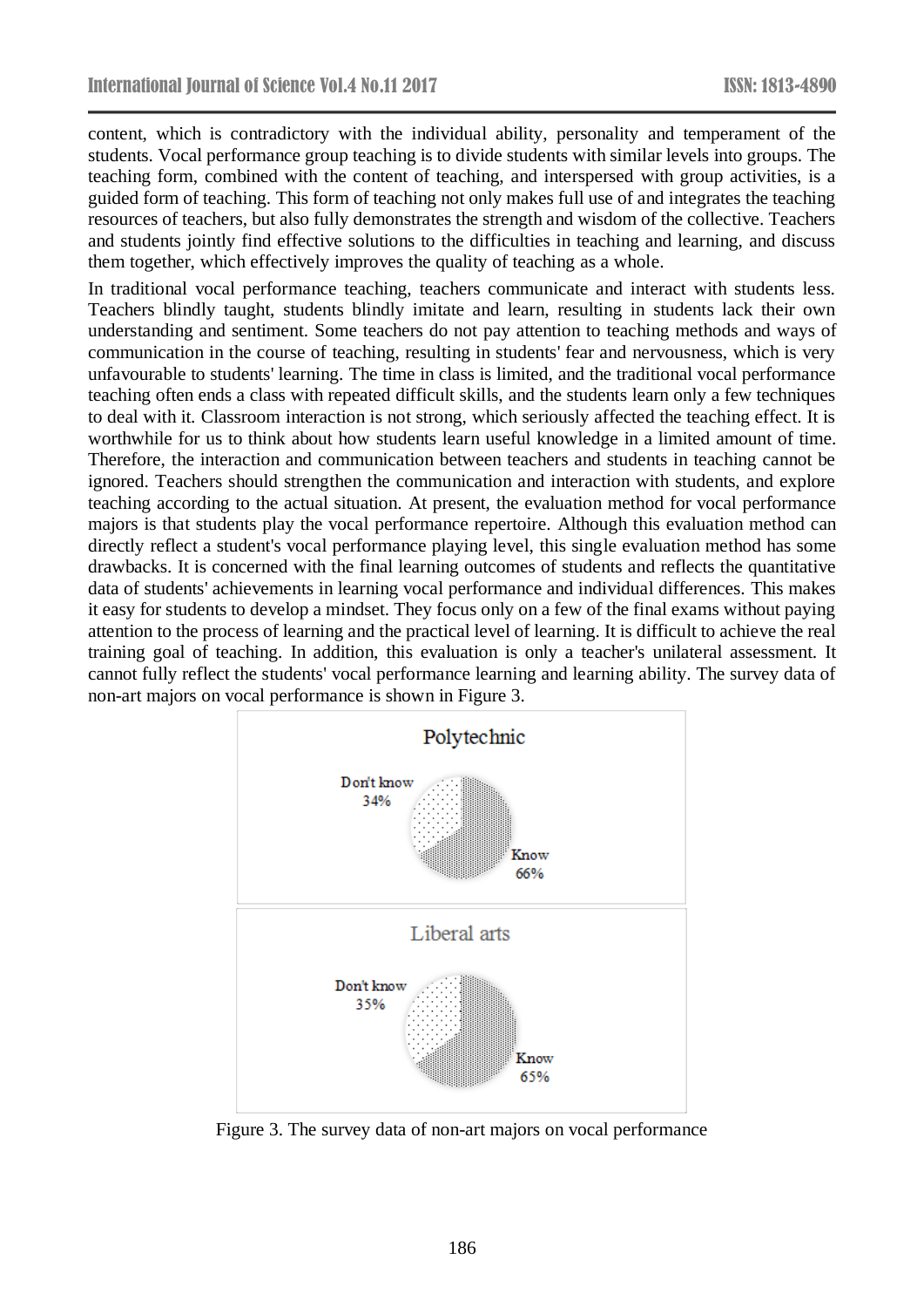## **4. The implementation strategies of effectiveness teaching in vocal performance classroom**

## **4.1 Identify appropriate teaching objectives**

Different understanding of teaching objectives will lead to different teaching design, so as to form different levels of classroom teaching. Therefore, the teaching objectives should be accurate, clear and hierarchical. Four principles should be followed in the establishment of vocal performance teaching objective. The subject must be a student, not a teacher. The establishment of vocal performance goals must be based on students. The basis of judging teaching effect is the students' performance in class. Through its performance, it can reflect whether students have really gained emotional experience and practical progress. Action verbs should be concrete, not abstract, empty, and abstract. Behavior should be flexible rather than tedious. Teaching activities only from the perspective of students, their behavior is likely to be welcomed and loved by students. The degree of conduct should be geared to all students, not to the highest standards of a few excellent students. Our school vocal performance education is for the general public education, in order to improve the general public's vocal performance quality, rather than cultivate the elite education of vocal performance. Therefore, when making vocal performance teaching objectives, the behavior should be moderate and flexible. It should not only conform to the actual situation of most students, but also give the students room for improvement.

In the teaching practice, teachers should strengthen the rational combination of teaching content and teaching methods, and practice the concept of the effectiveness teaching idea in the framework of different knowledge. The content of the teacher education curriculum theory is that learners take the initiative to accumulate relevant content and understand it and form subjective experience. Teaching is more than just passing on knowledge. Students also enrich their experience when they accept knowledge. The combination of theoretical content and practical experience is the professional literacy that teachers need now. Students are always the core of teaching. Teachers should guide students to develop the habit of autonomous learning, to encourage students to doubt their own concepts, and to seek exploration, so that students can work toward their ideals and aspirations. In the course of teaching, teachers should pay attention to the knowledge reserves and experience that students already have. At the same time, different levels of students will affect their future self-confidence, so under the difference, teachers also need to pay attention to and resolve the students in the initial stage of inferiority complex. Teachers should arouse their enthusiasm. For example, give students success evaluation. Students who are always feeling difficult to learn will have a sense of frustration. Vocal performance majors have a closer relationship with their teachers in class than other majors. In class, teachers should try to develop teaching democracy and provide opportunities for successful and progressive students at different levels.

## **4.2 The self-innovative learning method**

Autonomous learning refers to a kind of learning method that students actively participate in problem discussion under the guidance of teachers. They are good at asking questions, analyzing problems and trying to solve problems. For the abstract and non-concrete perception of vocal performance, the cultivation of students' ability to imagine and appreciate can be achieved through the creation of specific situations. This method can enrich students' imaginative ability and improve their vocal performance quality. The use of visual means is an effective way to stimulate students to comprehend the image of vocal performance works. For example, multimedia devices are used. Relevant video data were collected on the computer and played by multimedia equipment. When watching video materials, students can not only appreciate the beautiful rhythm, but also appreciate the vocal performance' grasp of the rhythm of vocal performance. This leaves a deep impression on the students. In vocal performance teaching, the introduction of paintings can sometimes visualize vocal performance. There is a close connection between painting and vocal performance, and there is a certain commonality in the field of art appreciation. Vocal performance compositions are abstract. Some paintings can expand the imagination of students, and enable students to quickly integrate into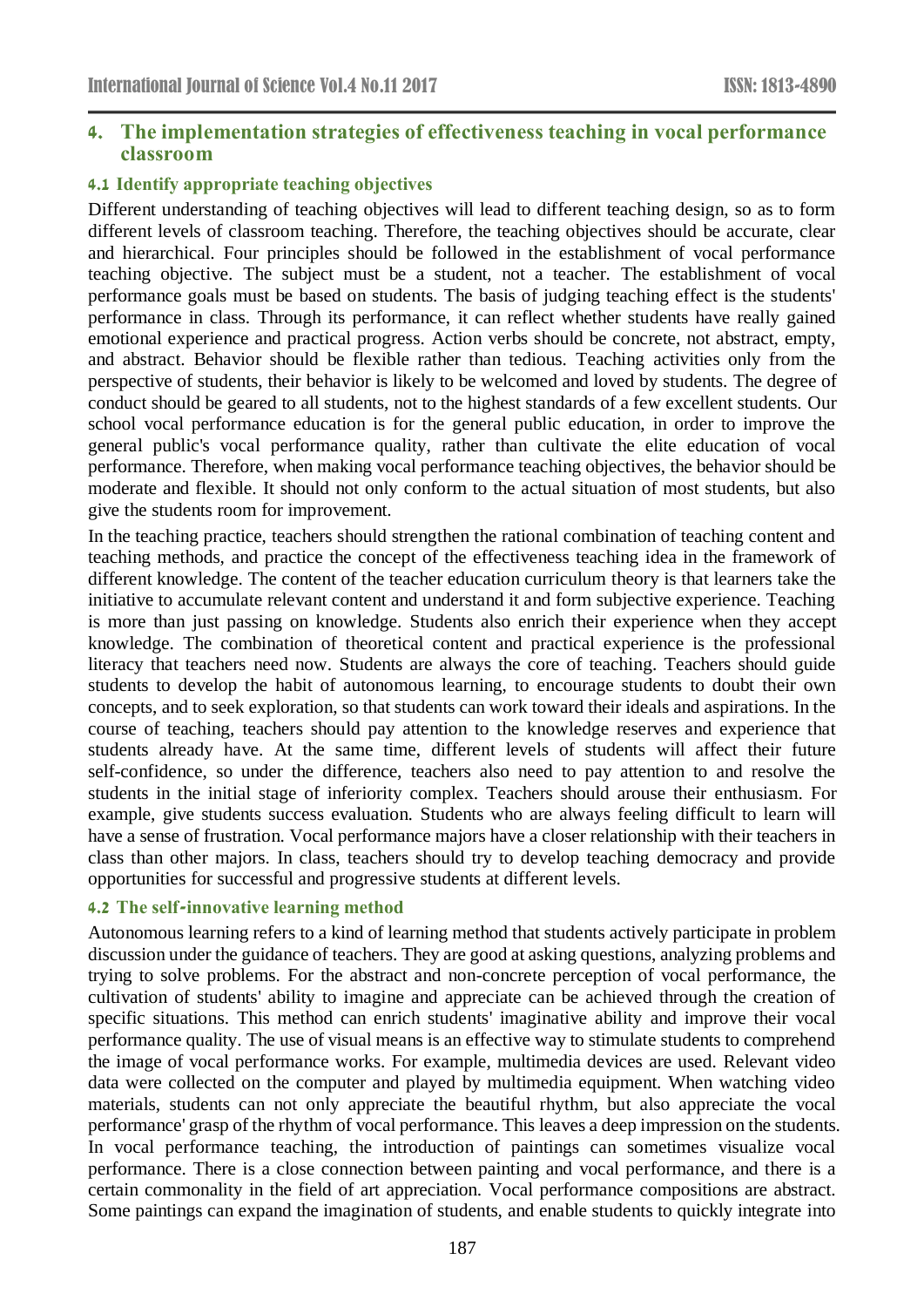the artistic conception of vocal performance, so as to better understand the vocal performance image in the vocal performance works. Through the multimedia equipment, students can understand the vocal performance works more directly, and the atmosphere of study is more relaxed and harmonious.

The concept itself has relative stability, and it has comprehensive and leading influence on the development of people and things. Education concept is the core power of the effectiveness teaching idea reform. Without the strong cultivation of the guider, the defects of traditional teaching in primary and middle school teaching cannot be changed. The effectiveness teaching idea is the theoretical basis for training teachers, in order to cope with the reform of the new curriculum teaching methods and the ideological change of the effectiveness teaching idea. A successful education system is often based on a certain quality of teachers. In the reform of China's educational reform, teachers can make the following two points on the basis of fully understanding the unique development of each student and the real problems in education. First, in the teaching, we should cultivate the students' awareness of autonomy and their sociality as the center. Second, we should take the new democracy as the direction of teaching. In the course of teaching, teachers should be keen to find problems, seek solutions and sum up experience. This is a process of adjusting knowledge structure based on practical problems. The teaching practice brings the flexible skill knowledge and ability which can adapt to the specific educational situation. This is the teacher's unique and effective teaching ability. The effectiveness teaching idea education reform requires teachers to be the facilitator of learning, the reformers of society and the reflective practitioners in the actual teaching.

## **5. Conclusion**

As a vocal performance educator, the traditional vocal performance teaching mode and repetitive skills training cannot meet the needs of social development. College vocal performance teaching should cultivate professional qualified and comprehensive high-quality vocal performance talent. We need to update the traditional vocal performance education philosophy, reform the teaching behavior and transform the role of teachers, so as to construct a student-centered teaching philosophy. This idea advocates independent learning ability, thinking ability and creativity. It emphasizes the student's dominant position. This can get rid of the negative influence of the traditional educational thoughts, arouse the students' interest and enthusiasm, and cultivate the students' more comprehensive vocal performance ability, so as to meet the demand of modern society for vocal performance talents. At present, China's education has many differences in the region, and the development is imbalanced. Each school also has differences in educational resources, students and teachers. Therefore, the specific implementation process needs to combine the actual situation of the school, the region and the vocal performance teaching. Teaching is a systematic work, and the realization of effective teaching is not accomplished overnight. In the future, we need to work together to find an effective teaching system.

## **Acknowledgments**

Scientific research project of Liaoning provincial department of education:

'Research on the training mode of performance professionals and the innovation of employment competitiveness'. Topic numberW2015224

# **References**

- [1] Podos, J., Moseley, D. L., Goodwin, S. E., McClure, J., Taft, B. N., Strauss, A. V., ... & Lahti, D. C. (2016). A fine-scale, broadly applicable index of vocal performance: frequency excursion. Animal Behaviour, 116, 203-212.
- [2] Holt, M. M., Noren, D. P., Dunkin, R. C., & Williams, T. M. (2015). Vocal performance affects metabolic rate in dolphins: implications for animals communicating in noisy environments. Journal of Experimental Biology, 218(11), 1647-1654.